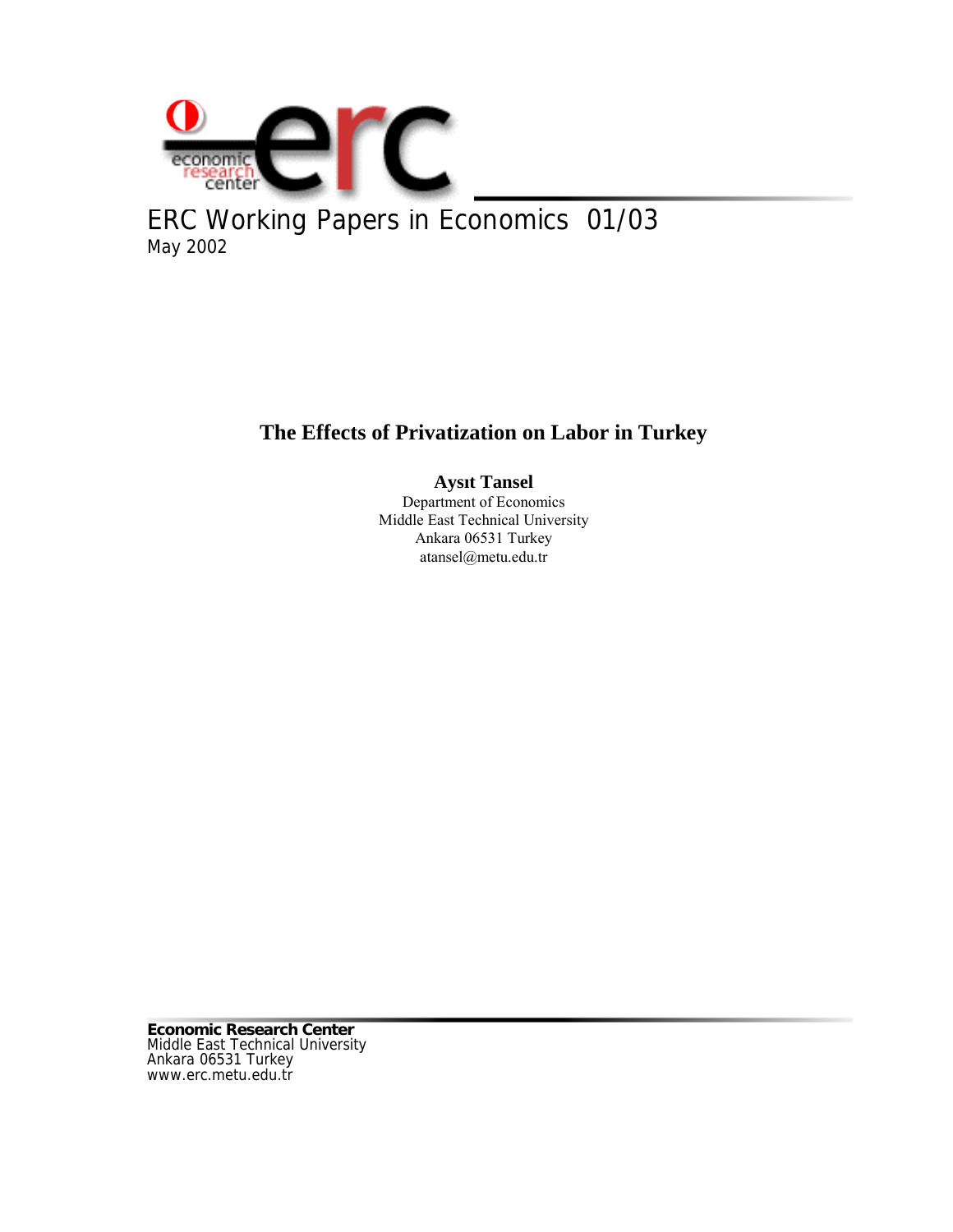#### **Abstract**

The effect of privatization on labor has been one of the least addressed issues. This paper evaluates the impact of privatization on dismissed workers in Turkey. Earnings equations at state employment and after dismissal are estimated and compared to evaluate the changes in worker's welfare. Dismissed workers experienced significant earnings losses upon reemployment. Earnings losses were smaller for the selfemployed than for the wage employed. Post-dismissal jobs were not only characterized by lower earnings but also by a lower quality of non-monetary attributes. The magnitude of the true welfare losses is inferred from the subjective evaluations provided by the workers themselves. Workers felt that what they had lost had not been fully compensated by the severance pay they received.

JEL Codes: J45, J33

Key Words: Privatization, Labor Retrenchment, Compensation, Turkey

\* This research was undertaken for the World Bank. The findings, interpretations, and conclusions expressed in this paper are entirely those of the author. They do not necessarily represent the views of the World Bank, its Executive Directors, or the countries they represent. I am grateful to Martin Rama for his comments and suggestions. Harold Alderman and the participants of the World Bank Conference on Public Sector Retrenchment and Efficient Compensation Schemes (November 6-7, 1996, Washington, DC) also provided helpful comments. I would like to thank Metin Kamis who implemented the greater part of the interviews and handled data entry skillfully. Şenol Hacıefendioglu, Bülent Asçıgil and students from Middle East Technical University, Dokuz Eylül University and Kocaeli University also helped in implementing the interviews. Mustafa Yöntem from cement workers' trade union, Çimse-İş, Ankara office and local representatives of the Çimse-İş were instrumental in securing the names and addresses of the dismissed workers. Any errors are my responsibility.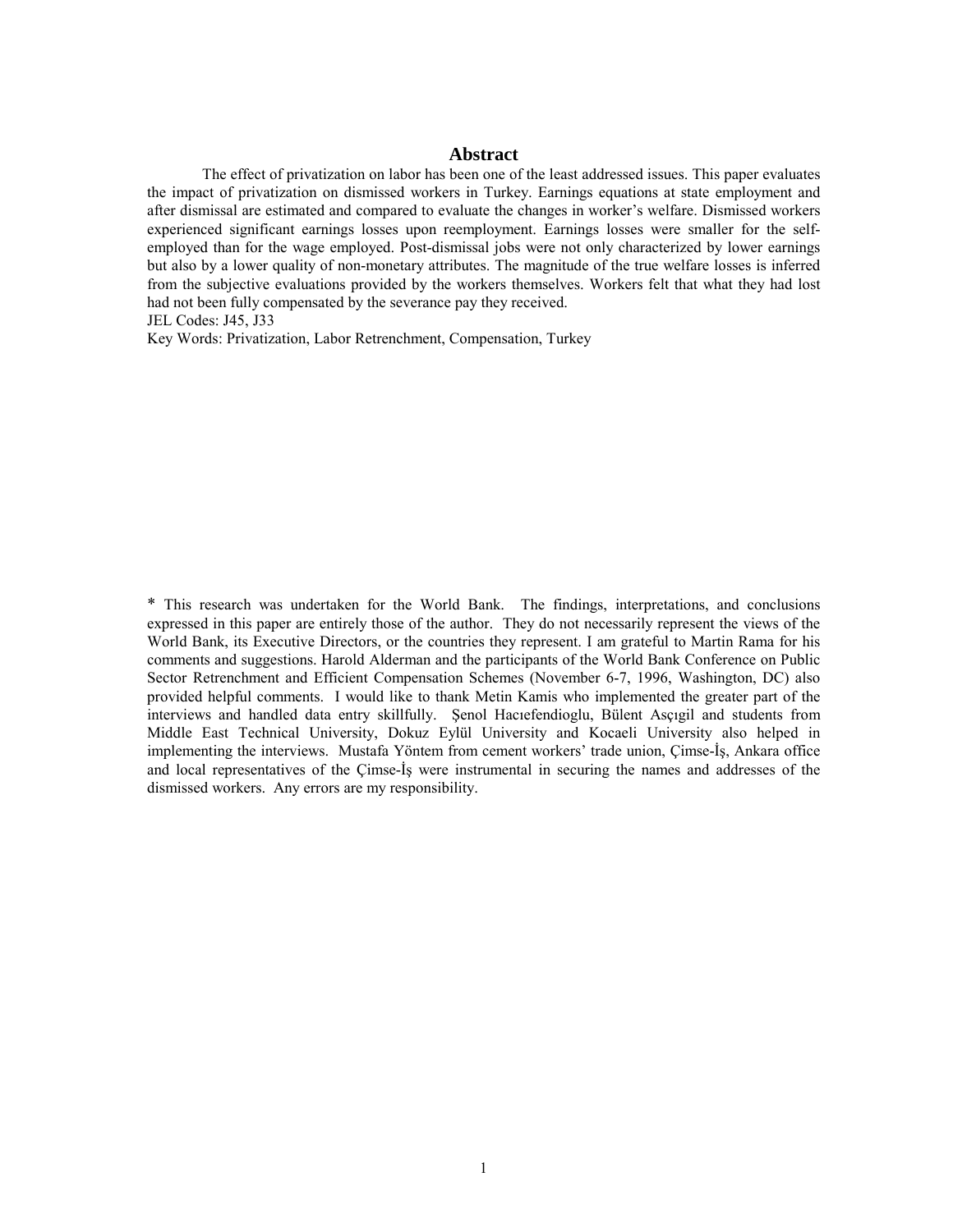## **1. Introduction**

This study, on the impact of privatization on dismissed workers in Turkey, is the first of its kind. It is based on interviews with dismissed workers in the cement and the petrochemical sectors. Dismissed workers were interviewed about both the conditions of their state employment and their post-dismissal labor market experience; they were also asked to make pre- and post-dismissal welfare comparisons. Data from these interviews are analyzed in this paper, mainly through the estimation of earnings equations at state employment and after dismissal.

The results show that dismissed workers suffered significant earnings losses upon re-employment, losses that amounted to an average of 66 percent of their state earnings. Nonetheless, those earnings losses were smaller for self-employed workers (as opposed to the wage employed), for better-educated workers, for younger workers and for cement workers (relative to petrochemical workers). Earnings losses were not significantly influenced by the tenure at state employment, although a longer tenure significantly reduced the probability of employment after dismissal.

There was evidence that the losses may reflect the loss of noncompetitive rents at state employment. To the extent that most post-dismissal jobs lacked formal arrangements and social benefits this implies that most workers moved to the informal sector. Welfare losses were probably higher than those indicated by the earnings losses, since the post-dismissal jobs not only paid lower monetary remunerations but were also of lower quality than the state jobs. The non-monetary aspects of losses are captured by two questions, which required workers' subjective evaluations of their pre- and post-dismissal welfare. The overwhelming majority of workers considered their current welfare worse than it had been during state employment and would have preferred to go back if they could. This suggests that the attractive monetary and non-monetary conditions of state employment were unattainable in the private sector.

The organization of this paper is as follows. Section 2 gives information about privatization in Turkey. The details of the data collection process are given in Section 3 along with major characteristics of the interviewed workers. The estimation results for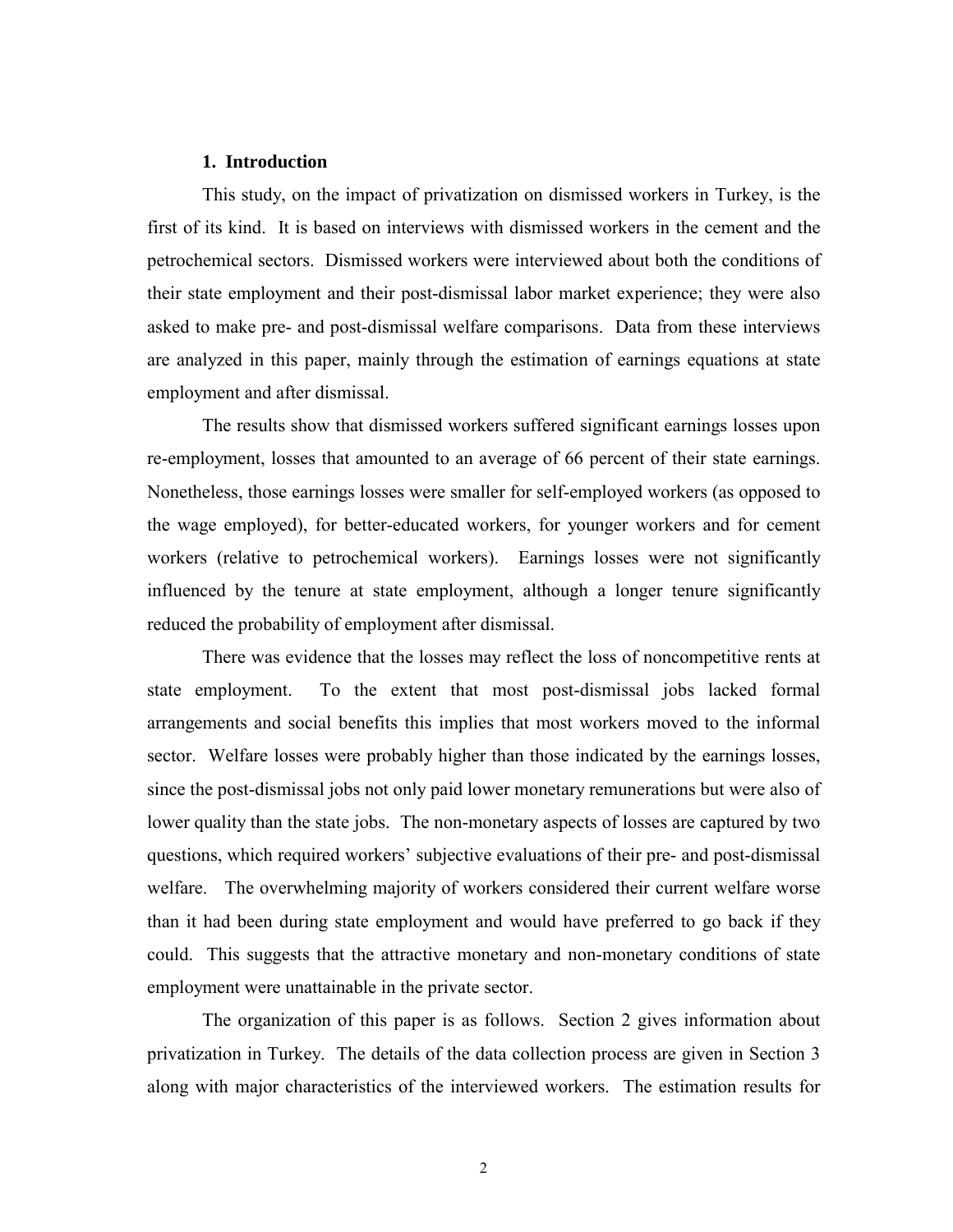earnings equations and welfare loss equations are provided in Sections 4 and 5 respectively. Finally the concluding remarks appear in Section 6.

### **2. Privatization in Turkey**

The history of State Owned Enterprises (SOEs) in Turkey goes back to the early 1930s; by the early 1980s, however, a move for privatization of those enterprises was under way. Reducing the economic activities of the state was one of the aims of the January 24, 1980 Structural Adjustment and Stabilization Program. Privatization was on the agenda of successive governments and gained momentum in the late 1980s. Although the public employment share in Turkey's total employment is not very high (9.8 percent in the civil service and 3.2 percent in SOEs in 1993) it nonetheless accounts for a large share of wage earners (about 30 percent in 1993) (OECD, 1996).

The state cement industry owned 26 plants scattered around the country. Five of its plants were sold in 1989 to a French concern by block sale. Three of them are included in the present study. The four other plants included in this study were privatized partly by offering shares to public and partly by block sale. The cement plants, particularly those located in the west of the country, were highly profitable. This was partly due to market power. There were marked improvements in labor productivity in some of the plants after privatization, which was attributed to a decline in employment, a policy pursued by the new management.

The state petrochemical industry, Petkim Petrochemicals A.S., owned two plants. A first complex had been established in 1965; the second one was added in 1984. Petkim assumed the status of under consideration for privatization in 1987. In 1990, partial privatization was achieved by selling 8 percent of Petkim's shares. Throughout its history Petkim has been a profitable SOE, possibly due to its monopoly power in the product market. Profitability increased in the 1990s, due to the rehabilitation process undertaken in the industry.

In the cement factories, the new owners conducted the dismissals after the privatization process. This provides an example of a case where labor restructuring was left to new investors who are in a better position to judge their own labor needs. However,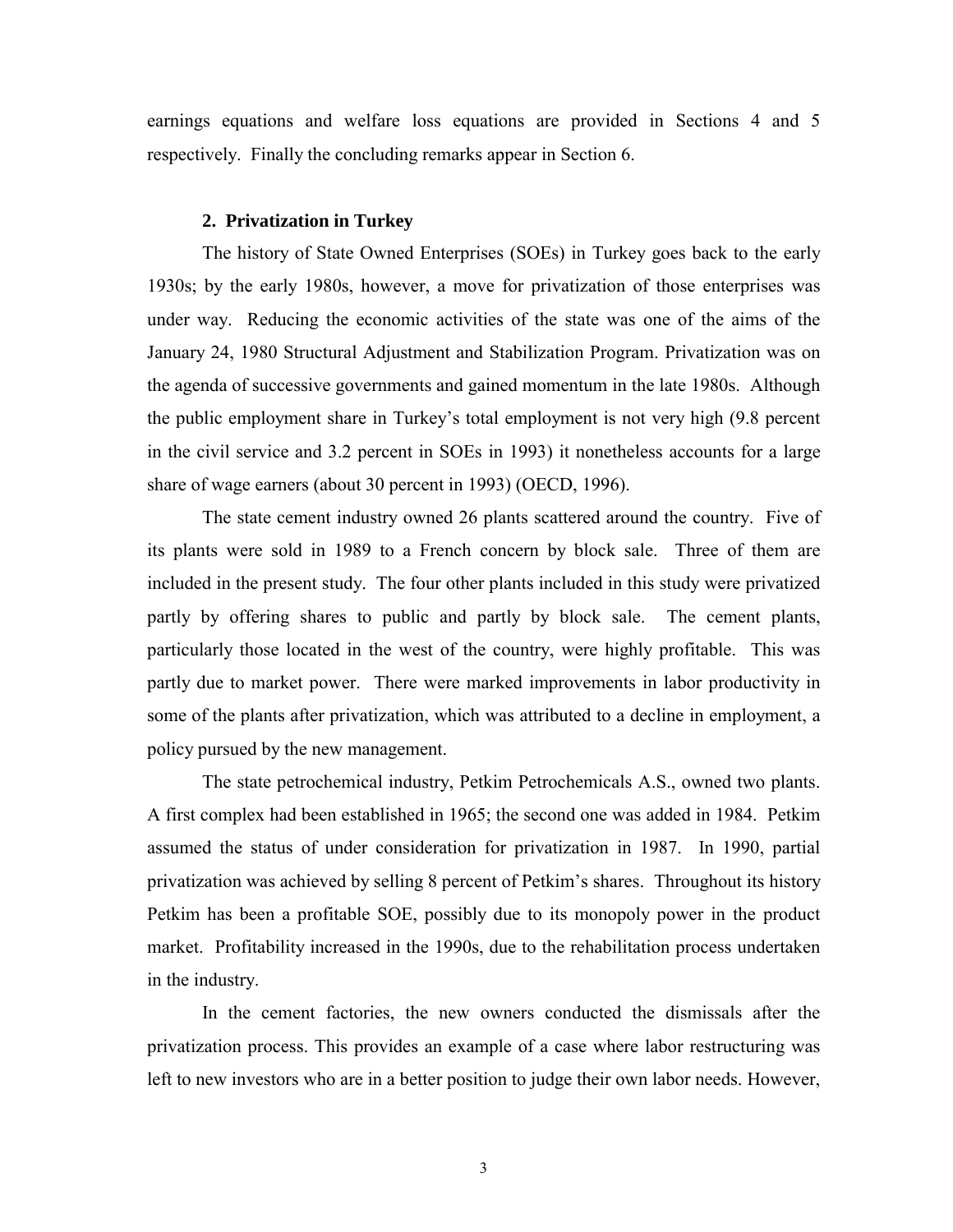in the petrochemicals complex government assumed the responsibility for labor restructuring before privatization. The petrochemicals firm was given the status of under consideration for privatization. This period was used to dismiss workers. Such restructuring prior to privatization was expected to increase the attractiveness and the value of the firm to the prospective buyers.

Until the promulgation of the privatization law (Law No. 4046) in November 1994, the Labor Law was used to dismiss workers from privatized organizations. Workers interviewed for this study were dismissed according to Article 13 of the Labor Law. According to Article 13, an open-ended contract can be terminated through a written notification of the employer and the worker is entitled to severance compensation. It is the lump-sum payment given to a worker whose contract is terminated and who has at least a year of continuous service in that employment. Each year of employment at an establishment is rewarded with thirty days of pay in the severance compensation. The last daily gross wage to which wage supplements of a continuous nature are added is the basis for severance. Further details can be found in Tansel (1999). While dismissed workers from cement factories were of all ages, those from petrochemicals firms were substantially older. They were chosen from among those eligible for retirement. This strategy helped to resolve potential labor conflicts.

## **3. Data**

I collected the data analyzed in this paper through interviews with dismissed individual workers. The interviews took place during the period of May through December of 1995. A total of 563 former workers of the cement factories in Ankara, Balıkesir, Denizli, İskenderun Niğde and Söke were interviewed in each of these cities and their environs. A total of 682 former workers of Petkim in İzmir, İzmit and environs were interviewed. Of the total 1245 workers interviewed, 859 of which were retired after dismissal while 240 of the retirees continued to work. This provided a total of 579 currently working people on which the tables and regressions in this paper are based. About half of the retirees stated that they were looking for a job and would work if they find a suitable one.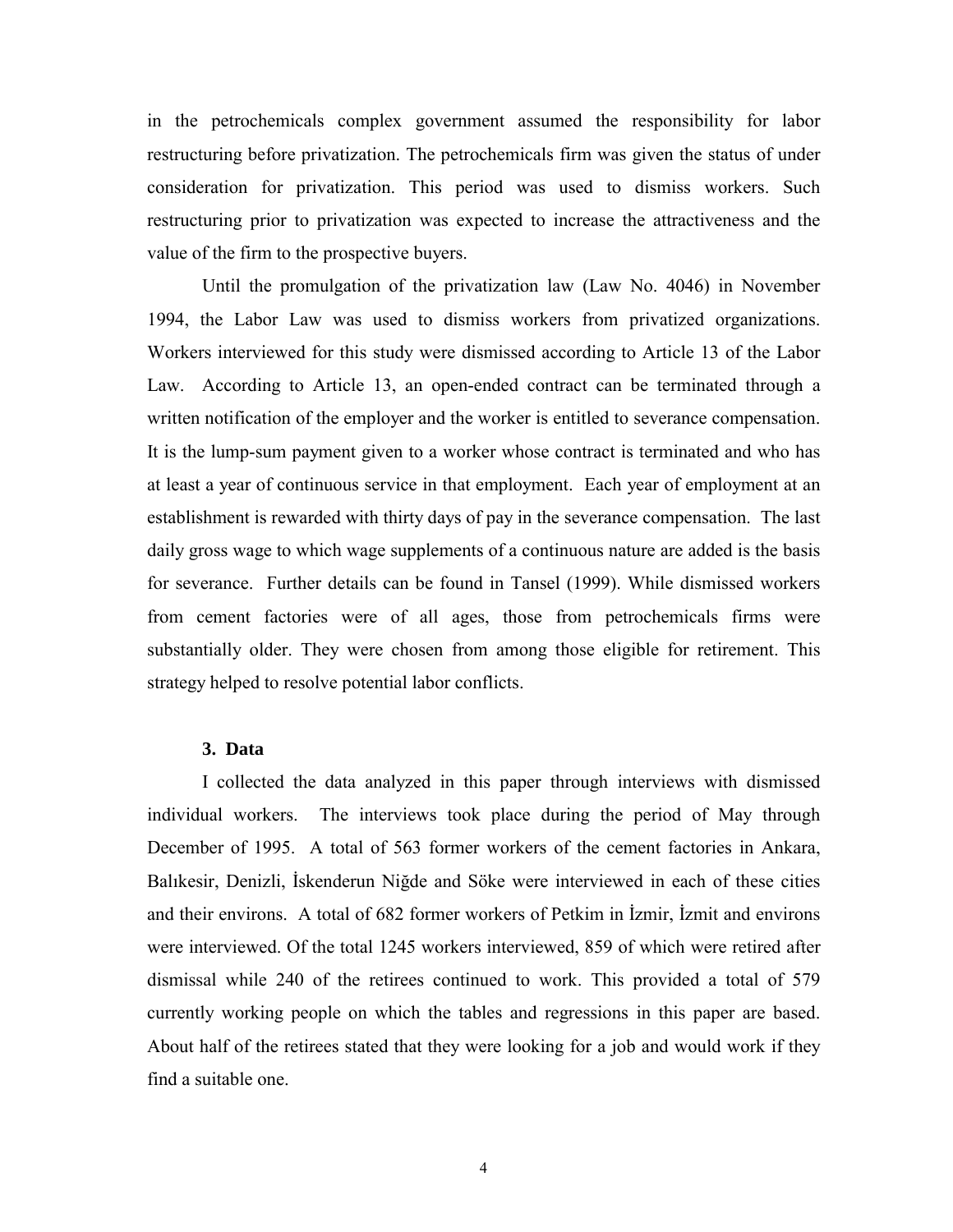With the help of the cement workers' union (Çimse-Is), some of the cement plants agreed to provide a list of all the workers dismissed since privatization. In some cases, the local chapter of the union provided partial lists. It was possible to interview, on average 63 percent of the workers in the lists. Some of the workers had moved, some had died and some refused to interview. When the cost of going to another town was reasonable and when there were two or more workers to be interviewed, I attempted to track down the migrant workers. Since many of their addresses were in rural areas, the sample may under represent those workers who moved and took up farming after dismissal. Potential selectivity bias introduced by this process is not addressed in this work due to lack of necessary data.

As seen in the Appendix Table, there were twice as many Petkim as cement workers with a regular or vocational high school education or higher. Furthermore, the overall mean years of schooling (7.5 years) of sample workers in both industries were about a year and one-half greater than the mean years of schooling (5.95 years in 1990) of the male labor force of Turkey (Tansel and Güngör, 1998).

The current earnings of both cement and petrochemical workers dropped after leaving state employment.<sup>1,2</sup> Current earnings actually dropped even if the potential income from the severance pay received, calculated under the assumption of a 10 percent real rate of return, was taken into account. When asked to compare pre -and postdismissal levels of income, about 92 percent of the cement and 87 percent of the Petkim workers said that their post-dismissal level of income was lower or much lower than their level of income during state employment.

 $\mathbf{1}$ <sup>1</sup> All of the monetary figures in this study are deflated by the monthly consumer price index (CPI) of base 1987. The cities of Ankara, Izmir and Konya are assigned their monthly CPIs. The other cities in the study are assigned the monthly CPI of the region in which they are located. They are assigned the regional urban or rural monthly CPI according to whether their population is over or under 20,000. Since the severance compensation is asked retroactively, the figures are deflated by the similar indices applicable to the layoff dates. Since the interviews were implemented during May-December 1995, the current earnings are deflated by the monthly CPIs. The annual rate of inflation was 97 percent in 1995.

<sup>2</sup> Obviously, the workers do not work the same amount of hours in their current jobs. Rather than computing the hourly wage I have instead used the monthly wage since there were very few (2.2 percent), less than full-time workers. The majority of the workers worked eight hours or more.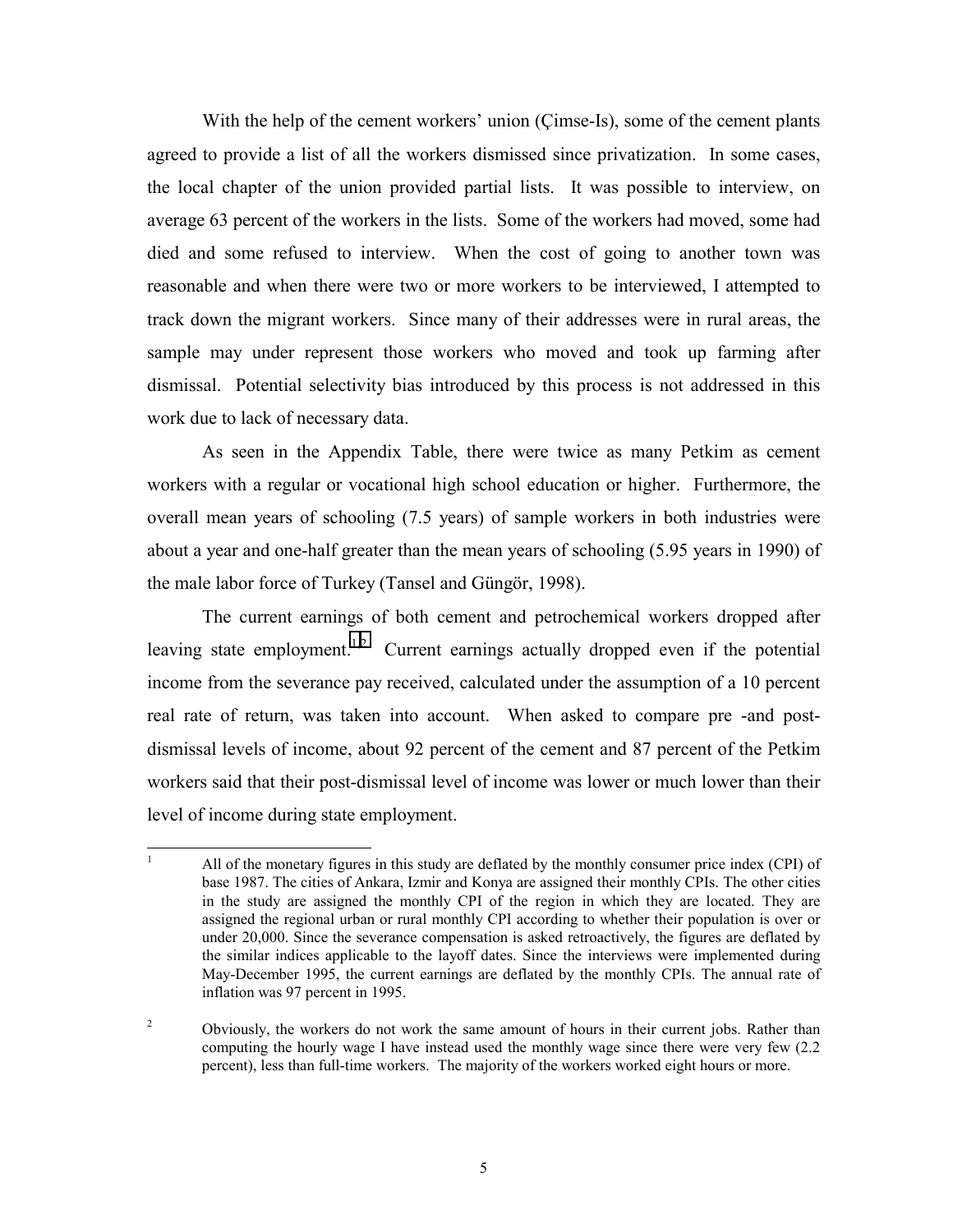Almost all the workers had subsidized lunch, free transportation service to work, heating fuel, and child support at their state jobs. In the post-dismissal jobs however, more than half of the sample had no such payments in kind. Whereas the social security coverage was 100 percent at the state employment, in the post-dismissal period this coverage dropped substantially. In their state jobs, about 97 percent of the cement workers and 87 percent of the Petkim workers were union members. In the postdismissal sample, union membership was nil. Thus, the post-dismissal jobs not only paid lower wages, but were also lower quality in terms of payments in kind, fringe benefits, job security and probably in the work effort required.

The 50 percent labor force participation rate among the dismissed workers is lower than the urban male participation rate of 85 percent for the 25-54 age group in Turkey (SIS, 1996: 103). Among the post-dismissal labor force participants, the unemployment rate was 6.7 percent, which is about the same as the urban male unemployment rate of 6.3 percent for the 25-54 age group in Turkey (SIS, 1996: 135). The unemployment rate and the unemployment spell were higher among the cement than the Petkim workers. This may be related to their lower educational attainments or to regional characteristics.

About half of the active workers were self-employed. This is much higher than the 19 percent rate for self-employed among Turkey's urban male population (SIS, 1996:121). The severance payment received, in the current environment of high cost credit, may have facilitated the dismissed workers in the sample to establish their own business. Among the self-employed, retail trade was the most common sector of work compared to other service sector activities or manufacturing.

The average spell of unemployment was 6.6 months among the self-employed and 9.1 months among the wage earners. In the sample, 35 percent of the self-employed and 15 percent of the wage earners experienced no spell of unemployment following dismissal. This suggests that the self-employed experienced easier transitions to the private sector than the wage employed. Longer spells of unemployment among wage earners relative to the self employed could be the result of the search for hard to come by formal sector wage earner positions, similar to those positions once held. These patterns

6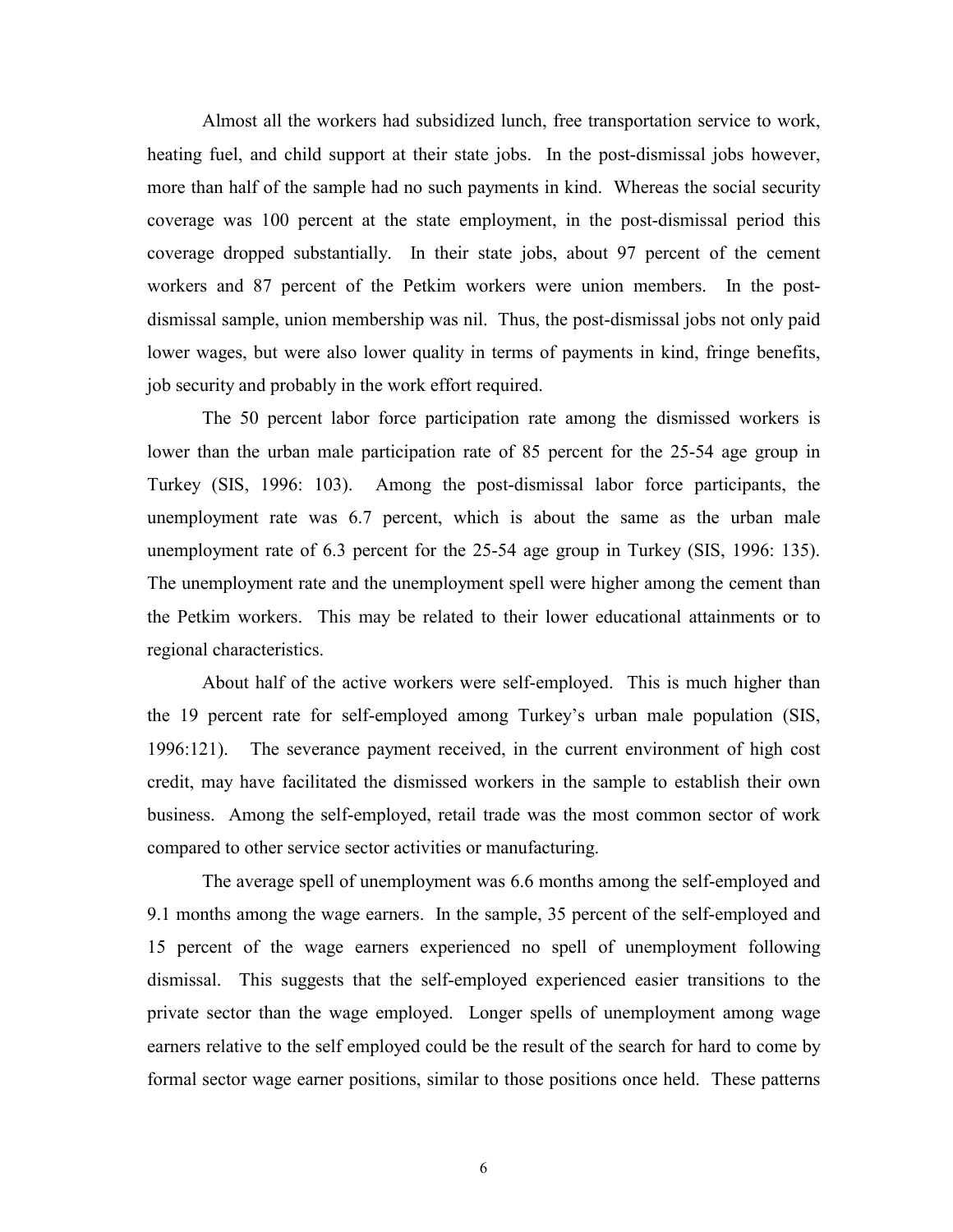are similar to those observed in Britain. In the Michelin Redundancy Study, Leslie (1990) found that self-employment proportion adjustment times were substantially shorter than those for contractual employment to equilibrium.

#### **4. Earnings Equations**

#### **i) Mincerian Earnings Equations**

In order to examine the factors that influence state and post-dismissal earnings, Mincerian earnings equations of the following form are estimated:

log  $W_i = \beta X_i + \varepsilon_i$ 

where log W is the natural logarithm of the monthly earnings, X is a vector of independent variables that includes personal and human capital characteristics of the workers and  $\varepsilon_i$ 's are the independently distributed disturbances with zero mean and constant variance. For the state earnings equation, hourly earnings is not considered since hours worked is not at worker's discretion. For the post-dismissal earnings equation to control for the different hours of work, I included unearned income and dummy variable indicating age 50 and over among the explanatory variables since they may affect the decision on hours of work. Education levels are the dummy variables indicating graduation at that level. Primary school graduation is the base. State tenure is the number of years of work at the state employment. Pre-state tenure is the number of years of work before state employment. A dummy variable, indicating that the worker is a wage earner is also included in the post-dismissal earnings equation.

# **ii) State Earnings Equations**:

A test of the hypothesis of equality of the earnings equations for the cement and petrochemical sectors rejects the null at the five percent level of significance. Accordingly, equations for the cement and Petkim workers are presented separately in Table 1. The education coefficients were jointly statistically significant and individually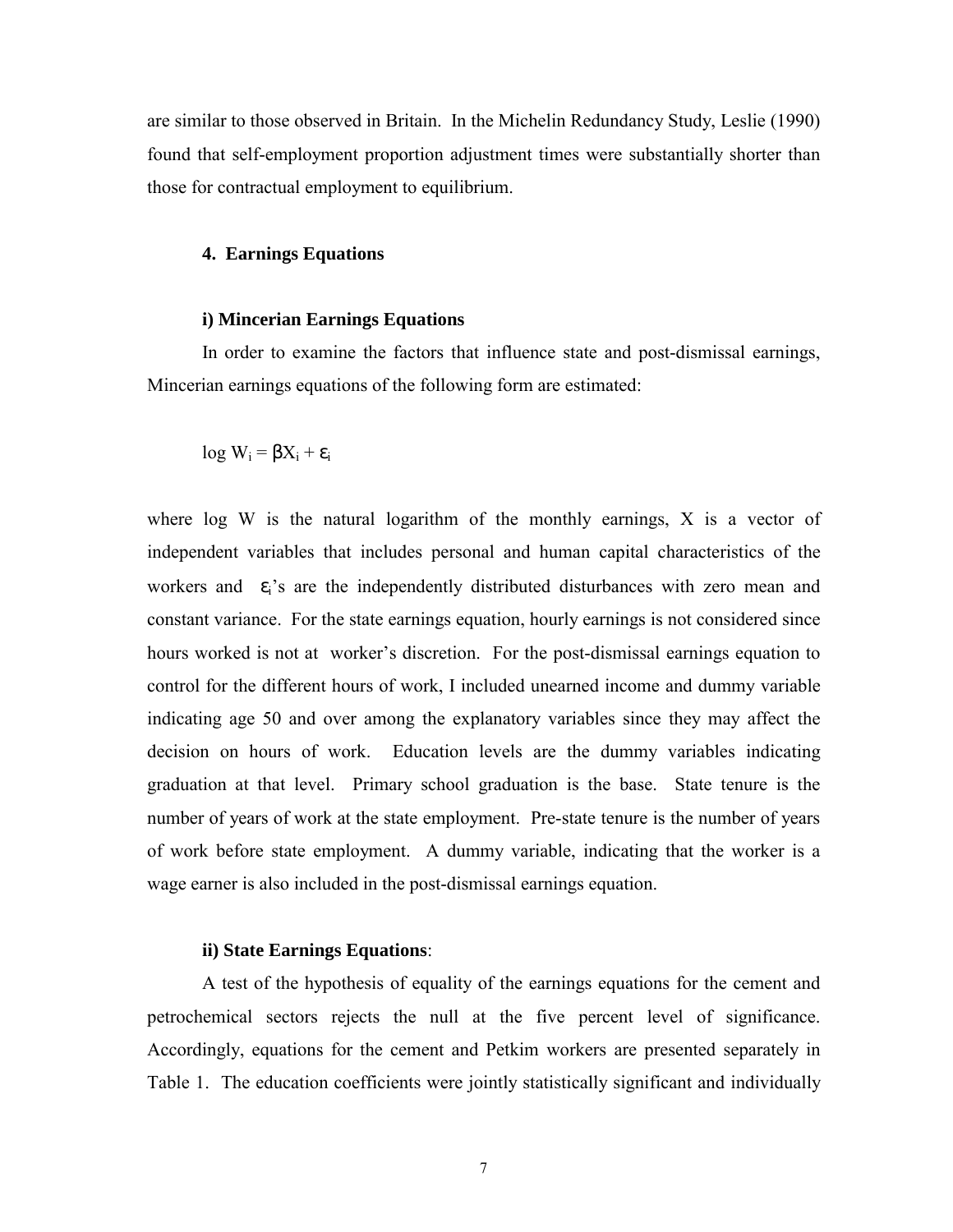significant except at the university level for cement workers (possibly due to small number of observations at this level) and at the middle school level for Petkim workers. Years of tenure at the state employment were statistically significant with a larger impact for Petkim than for cement workers. The coefficient estimates on the dummy variables indicating marital status, gender and family size, were statistically insignificant. However, earnings in the cement sector were about 15 percent lower than earnings in the petrochemical sector. This sectoral gap is consistent with the findings of Krueger and Summers (1988) regarding the inter-industry wage structure in the US, where the cement sector also pays less than the petrochemical sector.

|                     | <b>Cement</b> |         | <b>Petkim</b> |         | <b>Total</b> |         |
|---------------------|---------------|---------|---------------|---------|--------------|---------|
| <b>Variables</b>    | Coefficient   | t-Ratio | Coefficient   | t-Ratio | Coefficient  | t-Ratio |
| Education:          |               |         |               |         |              |         |
| Middle School       | 0.1343        | 1.64    | $-0.0065$     | 0.11    | 0.0403       | 0.88    |
| High School         | 0.1271        | 2.16    | 0.1540        | 2.52    | 0.1462       | 3.47    |
| Voc. High School    | 0.1066        | 2.15    | 0.1439        | 4.12    | 0.1332       | 4.76    |
| University          | 0.1178        | 0.69    | 0.4248        | 6.29    | 0.3942       | 6.60    |
|                     |               |         |               |         |              |         |
| <b>State Tenure</b> | 0.0104        | 2.82    | 0.0159        | 2.75    | 0.0134       | 4.41    |
| Pre-State Tenure    | 0.0088        | 1.47    | 0.0018        | 0.30    | 0.0030       | 0.78    |
| Age $\geq 50$       | 0.0389        | 0.77    | $-0.0068$     | 0.20    | 0.0021       | 0.08    |
| Married             | 0.0361        | 0.37    | 0.0204        | 0.17    | 0.0374       | 0.49    |
| <b>Family Size</b>  | $-0.0018$     | 0.14    | $-0.0029$     | 0.24    | $-0.0026$    | 0.30    |
| Women               | $-0.1046$     | 0.89    | $-0.1264$     | 1.11    | $-0.1180$    | 1.46    |
| Cement              |               |         |               |         | $-0.1489$    | 2.22    |
| Constant            | 7.6475        | 57.0    | 7.7424        | 43.4    | 7.7659       | 69.8    |
|                     |               |         |               |         |              |         |
| R-Squared           | 0.1144        |         | 0.0868        |         | 0.2506       |         |
| $F(K,N-K)$          | 4.4097        |         | 5.7883        |         | 22.78        |         |
| <b>SER</b>          | 0.3667        |         | 0.3908        |         | 0.3754       |         |
|                     |               |         |               |         |              |         |
| Sample Size         | 563           |         | 682           |         | 1245         |         |

**Table 1: OLS Estimates of State Earnings Models**

Notes: K is the number of independent variables, N is the sample size. The equations also included the location dummy variables for Balıkesir, Denizli, İskenderun, Konya, Niğde, Söke for the cement equation; Yarımca for the Petkim equation and all of them for the total equation to take the local labor market differences into account. For brevity, they are not reported.

#### **Probit for Working:**

Fifty percent of the dismissed workers continued to participate in the labor force, while the other fifty percent were no longer economically active. Results from a probit estimation for working are presented in Table 2. Being a graduate of vocational high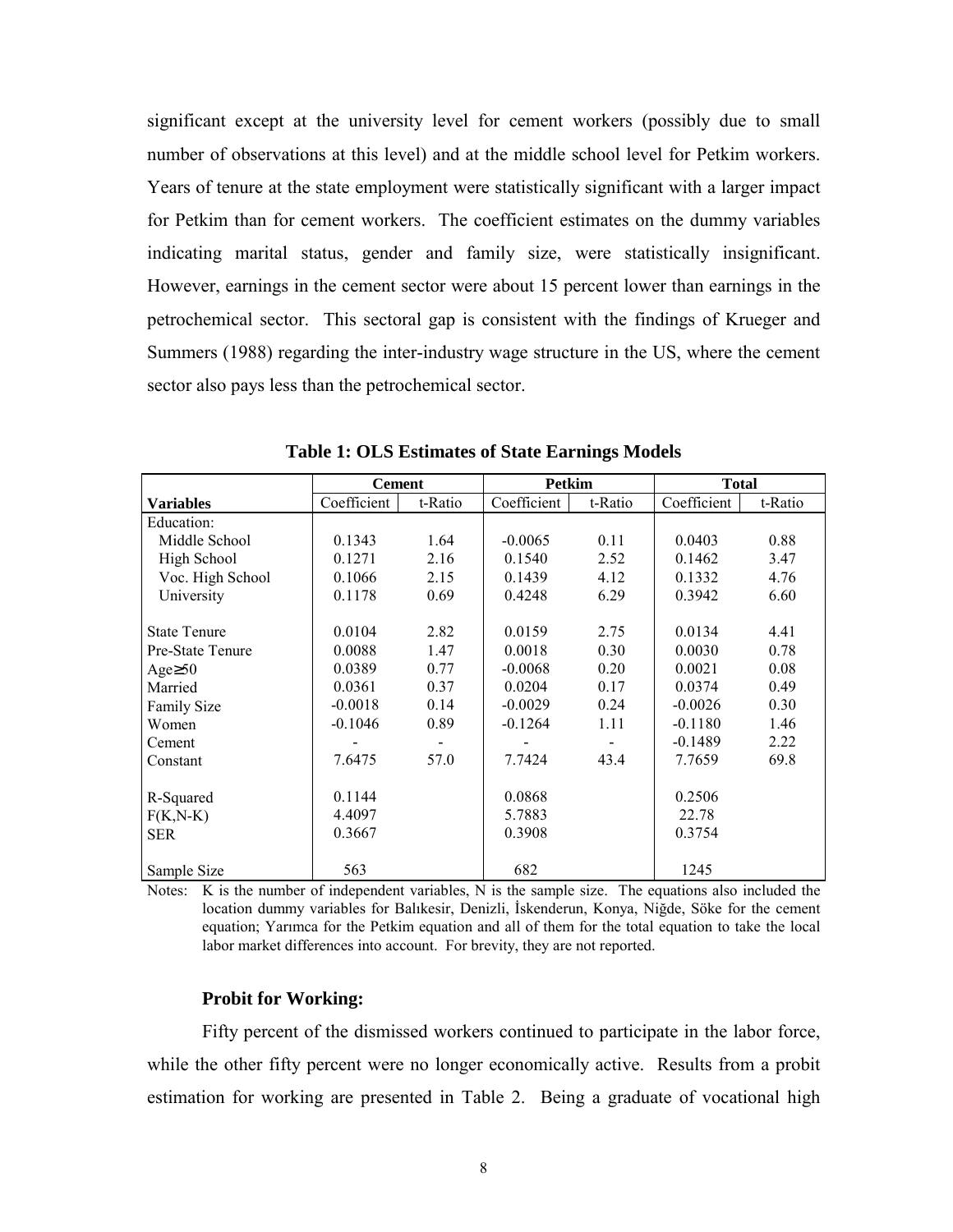school or university increases the probability of working by about 9 or 32 percent respectively, while being a graduate of high school or middle school does not contribute significantly to the probability of working, as compared to being a primary school graduate.

Years of tenure at state employment significantly reduce the probability of postdismissal work. This may be due to several influences. First, older workers have less to gain from investing in a new job because they have fewer active years left. Second, more experienced workers have built up more savings. Third, workers with more tenure have rights to larger severance pay and thus have less need to invest in a new job. The last possibility suggests that a negative estimated coefficient should be expected on the variable log severance pay.

Nonetheless, the estimated coefficient for log severance pay shows that severance significantly increases the probability of post-dismissal work, probably because it enables the self employed to set up a business in the current environment of high cost credit. This result is consistent with the findings of Alderman et al. (1996) for Ghana. But it is at odds with the findings of Mills and Sahn (1995) for Guinea, where severance pay significantly reduces the probability of being employed.

Other individual characteristics influence the probability of working as well. The probability is lower for those who are 50 years old or more and for those who retired after dismissal. The probability is also lower for women and for those with high-unearned income. High-unearned income can be expected to raise the reservation wage.

## **iii) Post-Dismissal Earnings Equation:**

The estimated post-dismissal earnings equation is given in Table 2. It is corrected with selectivity using Heckman's (1979) two-stage method with the above discussed probit selection rule that predicts the probability of working. The coefficient estimate of the Inverse Mills Ratio is statistically significant indicating a negative selection bias.

Post-dismissal earnings increase with education and work experience. The coefficients on education are statistically significant both jointly and individually, except at the middle school level. Pre-state years of work significantly increase post-dismissal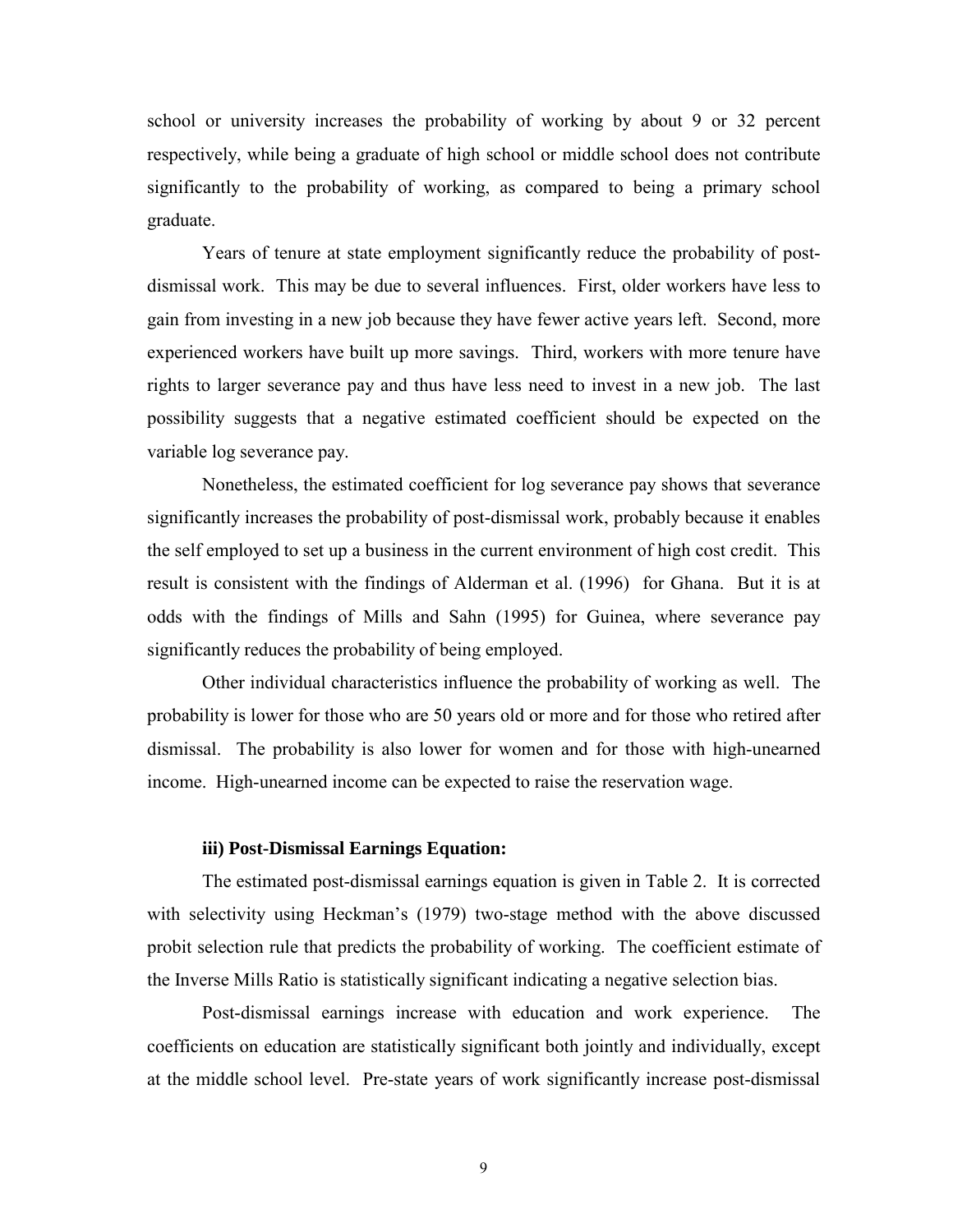earnings as well. But the coefficient on tenure at the state employment is only marginally significant, implying that the specific skills gained at state employment may not be easily transferable to the private sector. This is contrary to what Kletzer (1989) found with US data: that previous job tenure is positively related to the post-dismissal earnings.

Post-dismissal earnings also vary across jobs. Particularly, they are 26 percent lower for wage earners than for the self-employed. But a dummy variable for workers from the cement sector is insignificant in the pooled sample; this suggests that postdismissal earnings, although smaller for the cement workers, do not statistically differ from those of Petkim workers. And regional factors do not matter much either. Both the share of industrial output in provincial GDP and the provincial unemployment rate were also included in order to examine the impact of these local labor market indicators on current earnings; their coefficient estimates were, however insignificant.

Finally, the post-dismissal earnings equation also takes other potential influences into account. It shows that post-dismissal earnings increase significantly with unearned income. It also shows that workers who are 50 or more years of age earn significantly less than the younger. Marital status, family size and gender, on the other hand, do not significantly influence post-dismissal earnings.<sup>3</sup>

I now compare the state earnings and post-dismissal earnings equations provided in Table 2 for the 579 currently employed. The impact of educational attainment, ignoring the insignificant coefficient for the middle school level, is somewhat larger on post-dismissal earnings than on state earnings. The impact of work experience prior to state employment is larger as well. And even the impact of tenure in the public sector appears to be larger on post-dismissal earnings, although it is only marginally significant.

 3 Since the wage earners earned significantly less than the self employed in their post dismissal jobs, I estimated their post-dismissal earnings equations separately, correcting for selectivity by using Heckman's (1979) two-stage method with a probit selection rule that predicts the probability of choosing wage employment conditional on working. The results indicated that selection bias was not important in the both wage earner sample and the self employed sample. In the results for the wage earners, among the education variables only the university level was statistically significant, with a large coefficient estimate. Years of work at state employ also significantly increased wage earnings. In the results for the self employed, high school, vocational high school and university education significantly increased earnings. Years of work at state's employ were not statistically significant while pre-state years of work significantly increased self-employed earnings. These results are available from the author upon request.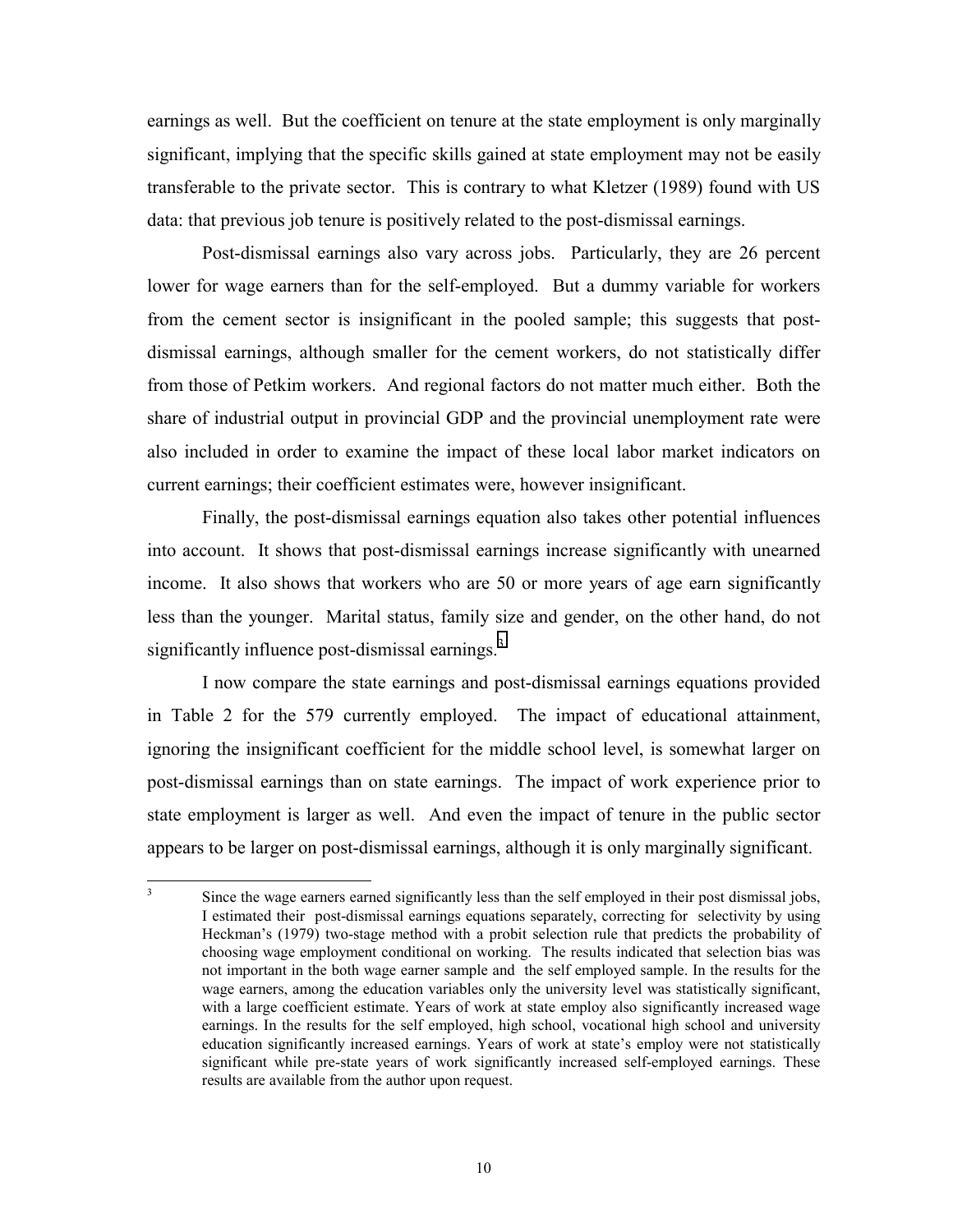|                              | OLS Estimates of          |         |                     |         | <b>Selection Corrected</b> |                          |
|------------------------------|---------------------------|---------|---------------------|---------|----------------------------|--------------------------|
|                              | <b>State Earnings for</b> |         | Probit Equation for |         | <b>Estimates of Post-</b>  |                          |
|                              | <b>Currently Working</b>  |         | Working             |         | Dismissal Earnings         |                          |
| Variables                    |                           |         | Marginal            |         |                            |                          |
|                              | Coefficient               | t-Ratio | Effect              | t-Ratio | Coefficient                | t-Ratio                  |
| Education:                   |                           |         |                     |         |                            |                          |
| Middle School                | 0.0777                    | 1.24    | 0.0920              | 1.29    | $-0.0543$                  | 0.56                     |
| High School                  | 0.0930                    | 1.67    | $-0.0384$           | 0.56    | 0.2298                     | 2.64                     |
| Voc. High School             | 0.1095                    | 2.75    | 0.0856              | 1.86    | 0.1696                     | 2.78                     |
| University                   | 0.4805                    | 6.14    | 0.3188              | 3.49    | 0.5315                     | 4.25                     |
|                              |                           |         |                     |         |                            |                          |
| <b>State Tenure</b>          | 0.0091                    | 2.36    | $-0.0253$           | 3.82    | 0.0140                     | 1.64                     |
| Pre State Tenure             | $-0.0045$                 | 0.84    | $-0.0035$           | 0.54    | 0.0159                     | 1.89                     |
|                              |                           |         |                     |         |                            |                          |
| Age $\geq 50$                | $-0.0033$                 | 0.07    | $-0.1181$           | 2.80    | $-0.1480$                  | 1.79                     |
| Married                      | 0.0610                    | 0.64    | $-0.1290$           | 1.02    | 0.0351                     | 0.24                     |
| <b>Family Size</b>           | 0.0008                    | 0.07    | 0.0396              | 2.85    | $-0.0031$                  | 0.15                     |
| Women                        | $-0.0725$                 | 0.53    | $-0.5098$           | 3.73    | 0.1252                     | 0.56                     |
|                              |                           |         |                     |         |                            |                          |
| Cement                       | $-0.1693$                 | 1.76    |                     |         |                            |                          |
| Wage Earner                  |                           |         |                     |         | $-0.2635$                  | 5.66                     |
| Retired                      |                           |         | $-0.5157$           | 7.67    |                            |                          |
| Log Severance                |                           |         | 0.1505              | 3.01    |                            | $\overline{\phantom{0}}$ |
| Unearned Income $(x10^{-3})$ |                           |         | $-0.8340$           | 2.24    | 0.1643                     | 2.62                     |
| <b>Inverse Mills Ratio</b>   |                           |         |                     |         | $-0.2106$                  | 1.80                     |
| Constant                     | 7.8729                    | 54.6    | $-2.2463$           | 1.67    | 7.1559                     | 33.5                     |
|                              |                           |         |                     |         |                            |                          |
| R-Squared                    | 0.3571                    |         |                     |         | 0.2374                     |                          |
| $F(K,N-K)$                   | 17.28                     |         |                     |         | 8.68                       |                          |
| <b>SER</b>                   | 0.3486                    |         |                     |         | 0.5273                     |                          |
| -Log Likelihood              |                           |         | 586                 |         |                            |                          |
| Chi-Squared (K)              |                           |         | 541                 |         |                            |                          |
|                              |                           |         |                     |         |                            |                          |
| Sample Size                  | 579                       |         | 1240                |         | 579                        |                          |

# **Table 2: Estimates of Earnings Models for the Currently Working and Probit for Working**

Notes: K is the number of independent variables, N is the sample size. The equations also included the location dummy variables for Balikesir, Denizli, İskenderun, Konya, Niğde, Söke and Yarımca to take the local labor market differences into account. For brevity, they are not reported.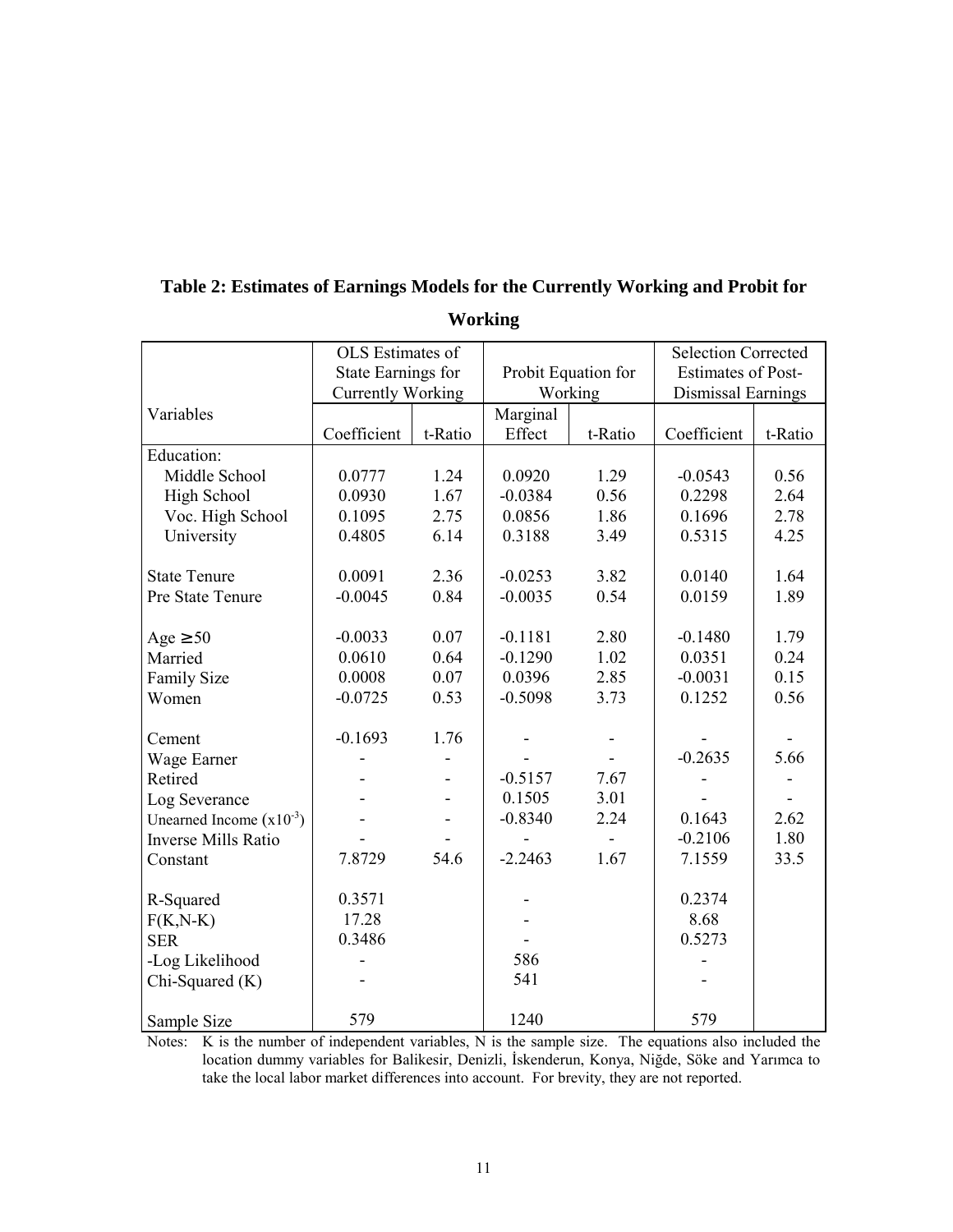Therefore, returns to education and experience were slightly higher in post-dismissal jobs than in state employment.

# **Earnings Losses**

Based on the results in Table 2, the predicted value of the log of monthly earnings for a worker with the mean characteristics of those currently employed is 7.92 at state employment, compared to 6.91 in the current job. The fall in earnings was about 10 percent smaller for the self-employed than for the wage employed. And it was smaller for cement workers than for Petkim workers. The fall in earnings also varied with individual characteristics, as shown in Table 3. Among workers with different levels of schooling, general high school graduates experienced the smallest losses, whereas the largest losses were experienced by middle school graduates. Overall, the losses were smaller for the better educated. Workers under 50 years of age also experienced lower losses than older workers. On the other hand, the fall in earnings did not vary much with tenure in the public sector.<sup>4</sup>

The fall in earnings after dismissal may reflect the loss of a good job match or the loss of non-competitive rents associated with state employment. In the case of skilled workers, the fall in earnings could reflect the loss of a good job match. But noncompetitive rents cannot be excluded in their case either. In spite of being more educated, these workers could have a low productivity. Their dismissal could actually reflect a decision by firms of getting rid of poorly performing workers (van Ours and Ridder, 1995).

# **5. Welfare Losses**

Monetary earning losses represent only one aspect of the welfare losses; other aspects include welfare losses incurred for lost job security, fringe benefits, health and

 $\frac{1}{4}$  Alderman et al. (1996) found that dismissed Ghanaian civil servants lost about 48 percent of their civil service earnings. But the losses were smaller for those who found wage employment than for those who were self employed. Mills and Sahn (1995) found that earnings actually increased for those who found wage employment after dismissal in Guinea.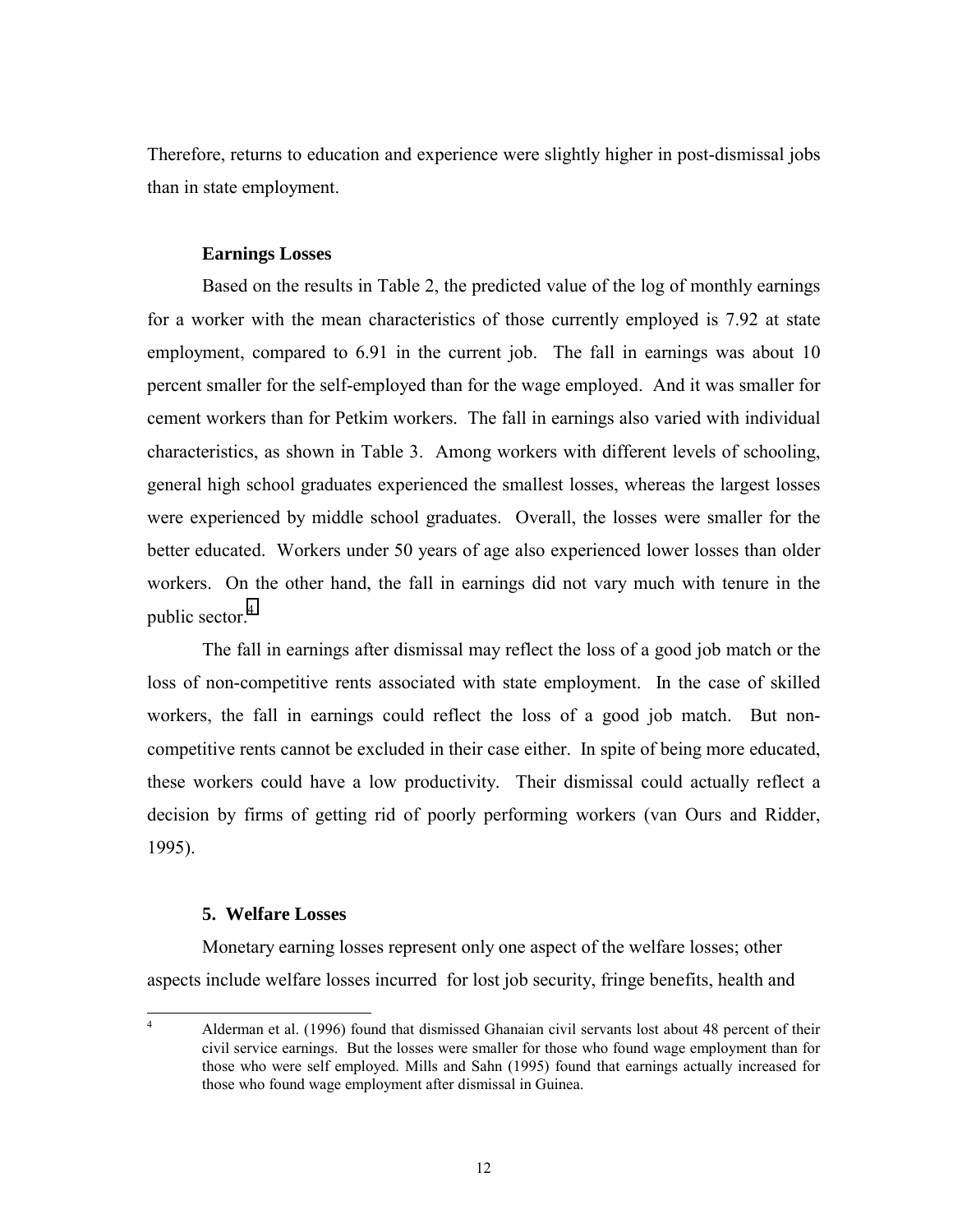|                  | Wage Earners   | Self Employed  |  |  |
|------------------|----------------|----------------|--|--|
| Primary School   | (175)<br>$-69$ | (154)<br>$-59$ |  |  |
| Middle School    | $-73$<br>(15)  | (21)<br>-64    |  |  |
| High School      | $-64$<br>(22)  | (31)<br>$-53$  |  |  |
| Voc. High School | $-67$<br>(65)  | (63)<br>$-57$  |  |  |
| University       | $-67$<br>(13)  | (17)<br>$-57$  |  |  |
| Age < 50         | $-68$<br>(264) | (247)<br>$-58$ |  |  |
| Age $\geq 50$    | $-72$<br>(26)  | (42)<br>-64    |  |  |
| Cement           | $-66$<br>(209) | (180)<br>$-56$ |  |  |
| Petkim           | $-73$<br>(81)  | $-63$<br>(119) |  |  |
| State Tenure=5   | $-70$<br>(14)  | (9)<br>$-61$   |  |  |
| State Tenure=20  | (19)<br>-67    | (19)<br>-57    |  |  |

**Table 3: Change in Earnings After Dismissal as a Percentage of State Earnings**

Source: State earnings and the post-dismissal earnings equations in Table 2. Notes: The numbers of cases are provided in parentheses.

retirement benefits, and possibly a higher work effort. There may, however, be welfare gains associated with additional leisure when applicable. These other aspects of the changes in welfare are addressed by two questions touching on subjective evaluations of previous and current levels of welfare. In the first question, workers were asked to compare their pre- and post-dismissal welfare. After considering the severance pay received, whether they retired or not, and the characteristics of their new job when they had one, about 92 percent of the cement workers and 85 percent of the Petkim workers stated that their current situation was worse than during their state employment. The respondents were also asked if, had they the choice, would they have preferred to stay or leave state employment. About 93 percent of the cement workers and 85 percent of the Petkim workers stated that they would have preferred to stay. These overwhelmingly high percentages of workers who preferred the state sector and who considered their current situation worse than before suggest that workers have suffered significant monetary and non-monetary welfare losses.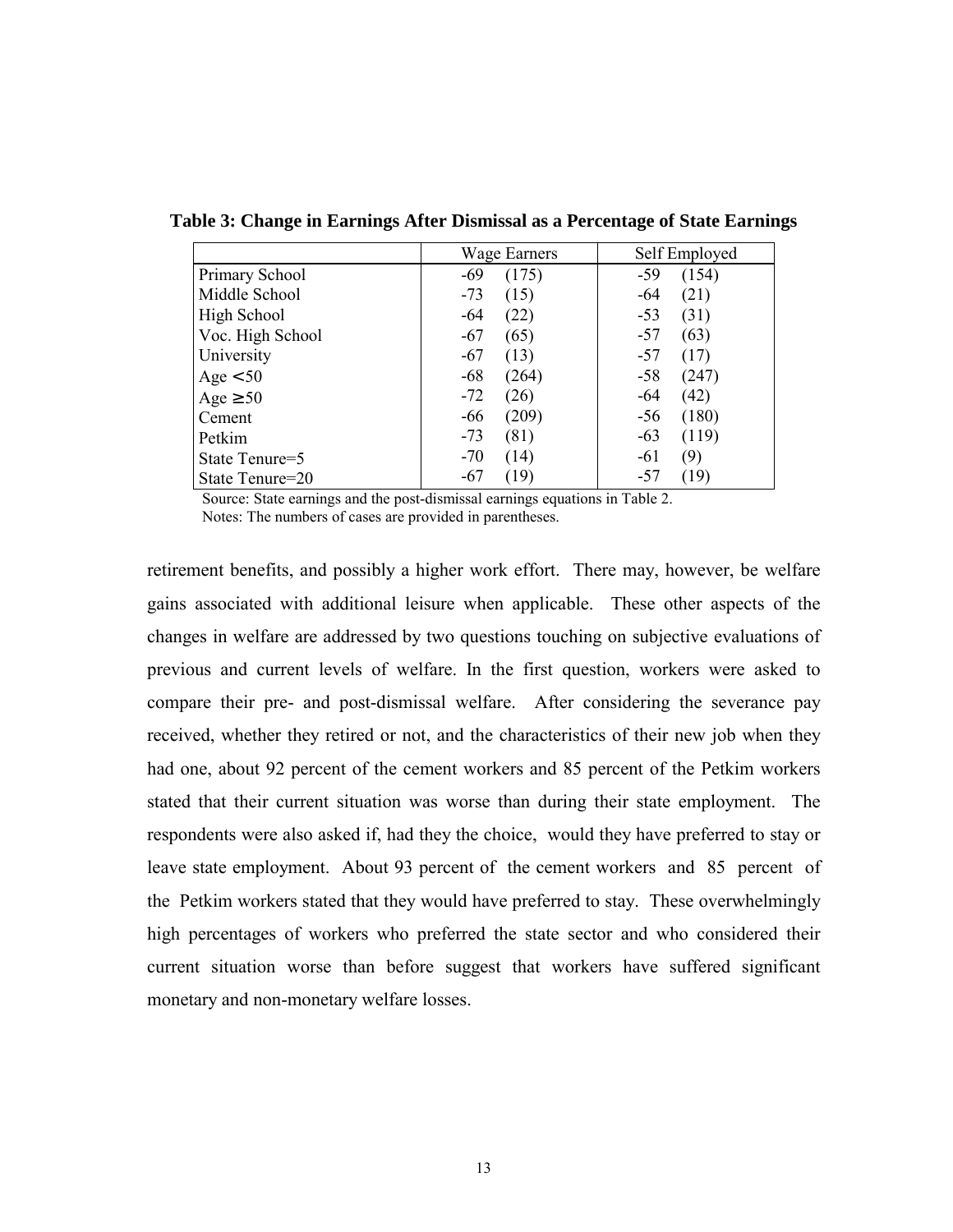|                     | Comparison             |         | Preference             |         |  |
|---------------------|------------------------|---------|------------------------|---------|--|
| Variables:          | <b>Marginal Effect</b> | t-Ratio | <b>Marginal Effect</b> | t-Ratio |  |
| Education:          |                        |         |                        |         |  |
| Middle School       | $-0.0170$              | 0.29    | 0.0443                 | 1.00    |  |
| High School         | 0.1016                 | 3.03    | $-0.0295$              | 0.90    |  |
| Voc. High School    | 0.0508                 | 2.16    | 0.0013                 | 0.06    |  |
| University          | 0.1515                 | 3.26    | $-0.0512$              | 1.30    |  |
| <b>State Tenure</b> | $-0.0026$              | 0.70    | 0.0040                 | 1.15    |  |
| Pre-State Tenure    | $-0.0011$              | 0.30    | 0.0035                 | 1.06    |  |
| Age $\geq 50$       | 0.0302                 | 1.42    | $-0.0398$              | 2.04    |  |
| Married             | 0.0038                 | 0.06    | 0.0285                 | 0.50    |  |
| <b>Family Size</b>  | $-0.0065$              | 0.81    | 0.0167                 | 2.22    |  |
| Women               | $-0.0306$              | 0.49    | $-0.0086$              | 0.14    |  |
| Retired             | 0.0482                 | 1.02    | $-0.0952$              | 2.25    |  |
| Log Severance       | 0.0069                 | 0.18    | $-0.0054$              | 0.21    |  |
| Constant            | $-0.2497$              | 0.83    | 0.1137                 | 0.44    |  |
| -Log Likelihood     | 423                    |         | 409                    |         |  |
| Chi-Squared (19)    | 58                     |         | 69                     |         |  |
| Sample Size         | 1245                   |         | 1245                   |         |  |

**Table 4: Maximum Likelihood Probit Estimates for Comparison of Current and Previous Situations and for Preference to Stay or Leave State Employment**

 Notes: The t-ratios are the absolute values of the asymptotic t-ratios. The equations also included the location dummy variables for Balikesir, Denizli, Iskenderun, Konya, Niğde, Söke and Yarımca to take the local labor market differences into account. For brevity, they are not reported.

In the estimate of the probability of a same or better current situation presented in Table 4, the dependent variable takes a value of one if the worker states that his current situation is the same or better than during the state employment and zero otherwise. Probability of a same or better current situation was unrelated to the years of tenure at state employment and to the amount of the severance compensation received. However, this probability significantly increased with the level of education: all levels except middle school contributed both positively and significantly to the probability of a same or better current situation than before.

In the estimates of probability of preference to stay, given also in Table 4, the dependent variable takes a value of one if the worker prefers to remain at state employment and zero otherwise. The years of tenure and the amount of the severance pay were not statistically significant. The probability of the preference to remain at state employment was significantly higher among those with larger families. Being 50 or more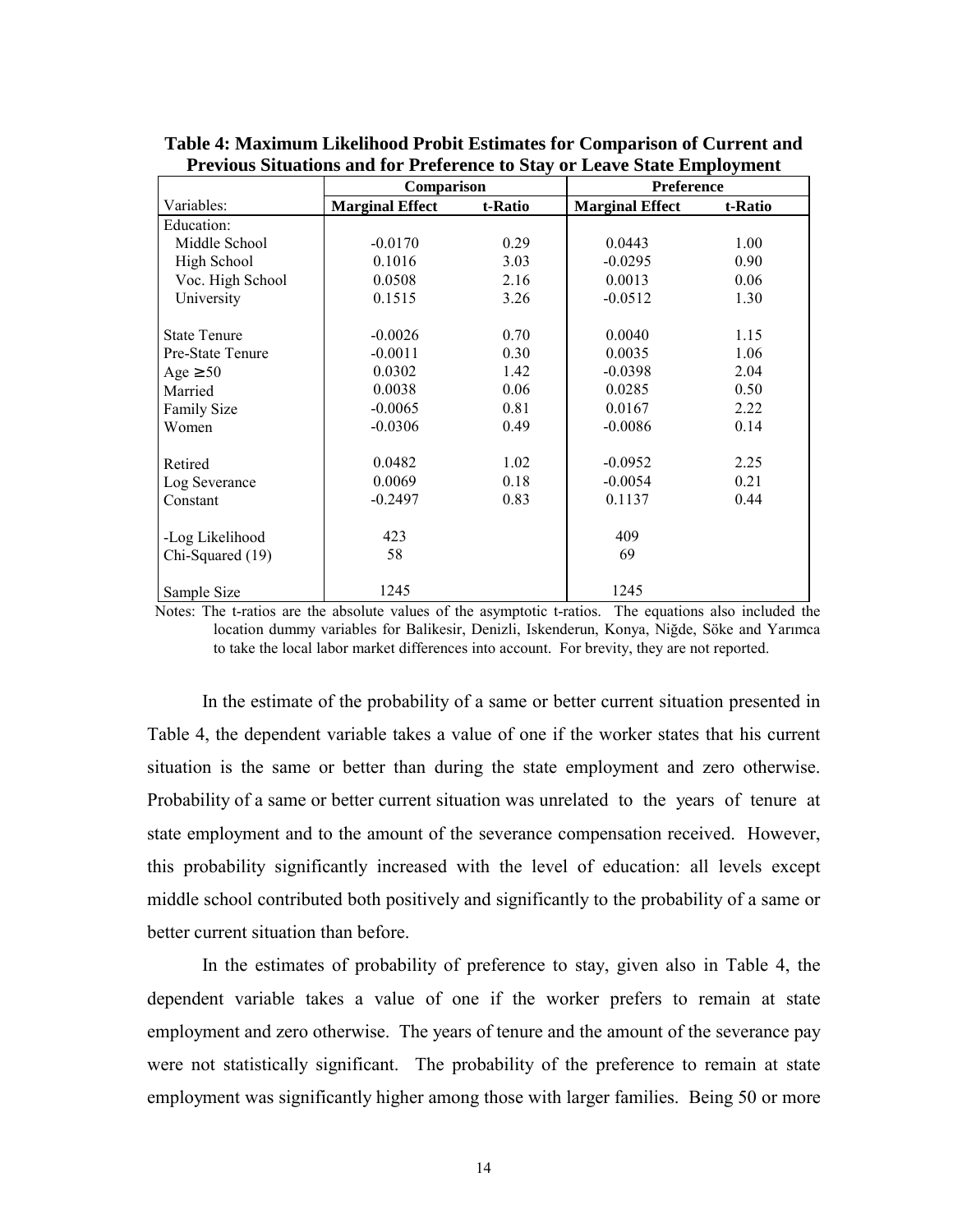years of age reduces significantly the probability of preference to stay at state employment.

### **6. Conclusions**

The effect privatization has on labor is a universal concern. This study evaluates of the impact of privatization on dismissed workers in Turkey, and focuses specifically on workers in the cement and petrochemicals sectors. The author interviewed dismissed workers from the seven cement plants, which were already privatized, and from the two petrochemical complexes which were under consideration for privatization. About 70 percent of the workers interviewed retired upon dismissal or shortly thereafter. One-third of the retirees, however, continued to participate in the labor force, which added up to a 50 percent economically active sample. This participation rate was lower than the urban male labor force participation rate of the relevant age group in Turkey. About half of the dismissed workers still in the labor force were self-employed in their post-dismissal jobs. This was much higher than the proportion of the self-employed among urban males in Turkey. Presumably, the severance pay received was helpful in establishing a business in the current environment of high cost credit. The self-employed in the study also experienced shorter spells of unemployment than wage earners. This suggests that training and credit schemes to help dismissed workers become self-employed can be beneficial. However, analysis of their cost effectiveness is limited (Kikeri, 1998: 25).

Earnings equations at state employment and after dismissal are estimated and compared to evaluate the changes in workers' welfare. These equations show that Petkim workers had significantly higher earnings at state employment than cement workers. They also show that dismissed workers experienced significant earnings losses upon reemployment, amounting on average to 66 percent of their state earnings. Even if a 10 percent real return on the severance compensation is added to the post-dismissal income, earnings losses remain sizable. Earnings losses were smaller for the self-employed than for the wage employed; for the better educated, for the younger workers and for the cement workers as compared to Petkim workers. The earning losses were not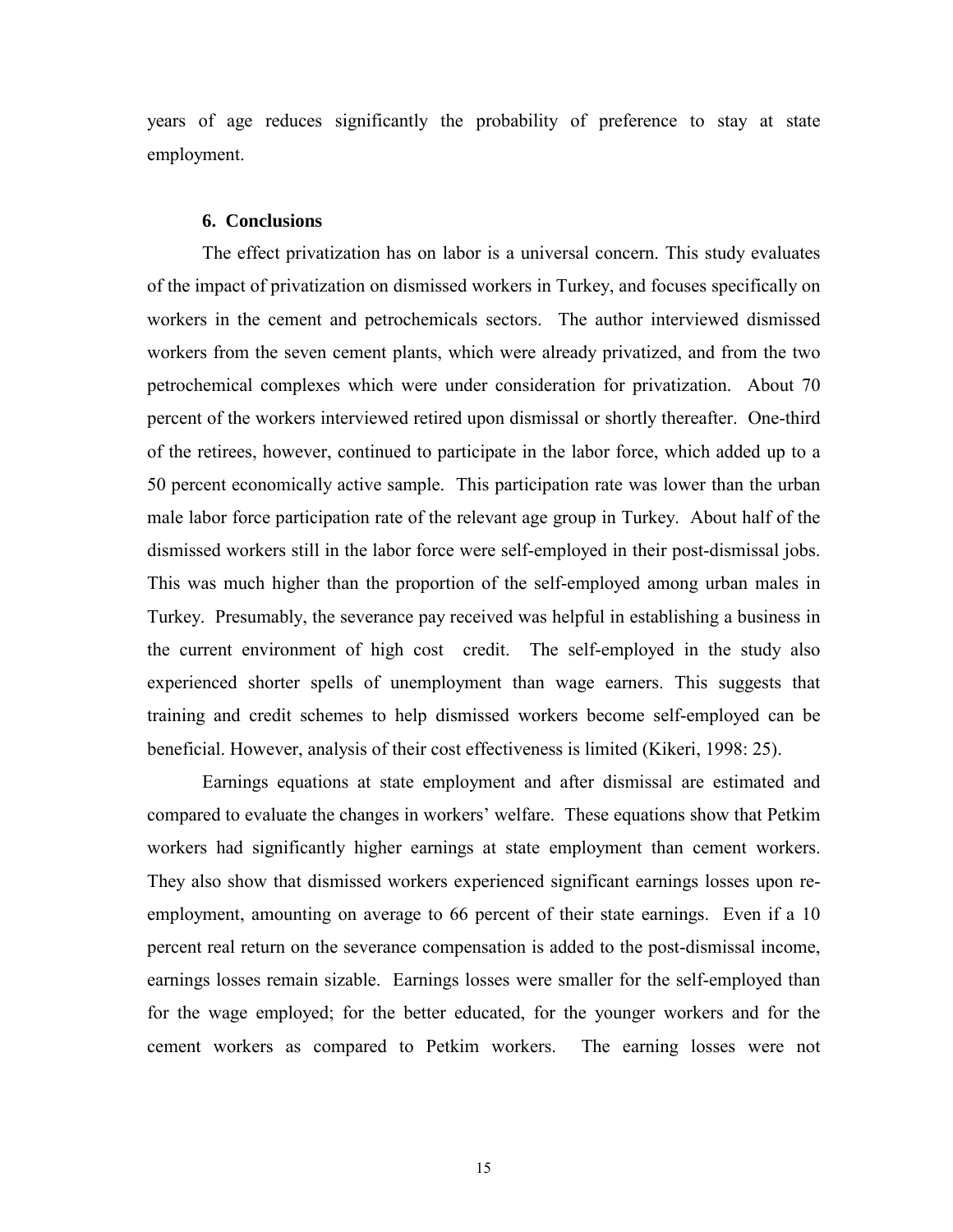significantly influenced by the tenure at state employment. It is plausible that the earnings losses reflect non-competitive rents associated with state employment.

Post-dismissal jobs were not only characterized by lower earnings, but also by a lower quality of non-monetary attributes. Some of these attributes are not easily quantifiable and consequently, it is difficult to calculate the true welfare losses based on the more easily observable earnings losses. But the magnitude of the true welfare losses can be inferred from the subjective evaluations provided by the workers themselves. An overwhelming majority considered their current situation worse than it had been during the period of state employment. An also overwhelming majority would have preferred to go back to state employment if given the choice. The dismissed workers thus felt that what they had lost had not been fully compensated by the severance pay they received.

The results of this paper give an idea not only about earnings losses, but also about the extent of the welfare losses from dismissals due to privatization. Moreover, they show that the determinants of these losses are somewhat different. Ideally, the insights about the determinants of both earnings and welfare losses could prove useful to policy makers in designing compensation packages for dismissed workers. Since the process of privatization involves social and political sensitivities it is important for policy makers to develop strategies dealing with it.

Finally, the results of this paper confirm several observations about the Turkish labor market. Not only there is segmentation of the labor market between public and private sectors, but also there is segmentation between formal and informal sectors.<sup>5</sup> The fact that most post-dismissal jobs lacked formal arrangements and social benefits implies that for most workers the dismissals were a movement from the formal into the informal sector of the economy. Ultimately, the significant earnings and welfare losses point not only to public sector rents but also to the poor quality of jobs in the private sector in terms of both monetary and non-monetary attributes. Clearly, improving the quality of those jobs is a challenge to Turkey's government.

5

See Mazumdar (1989) for a discussion of labor market segmentation in developing countries.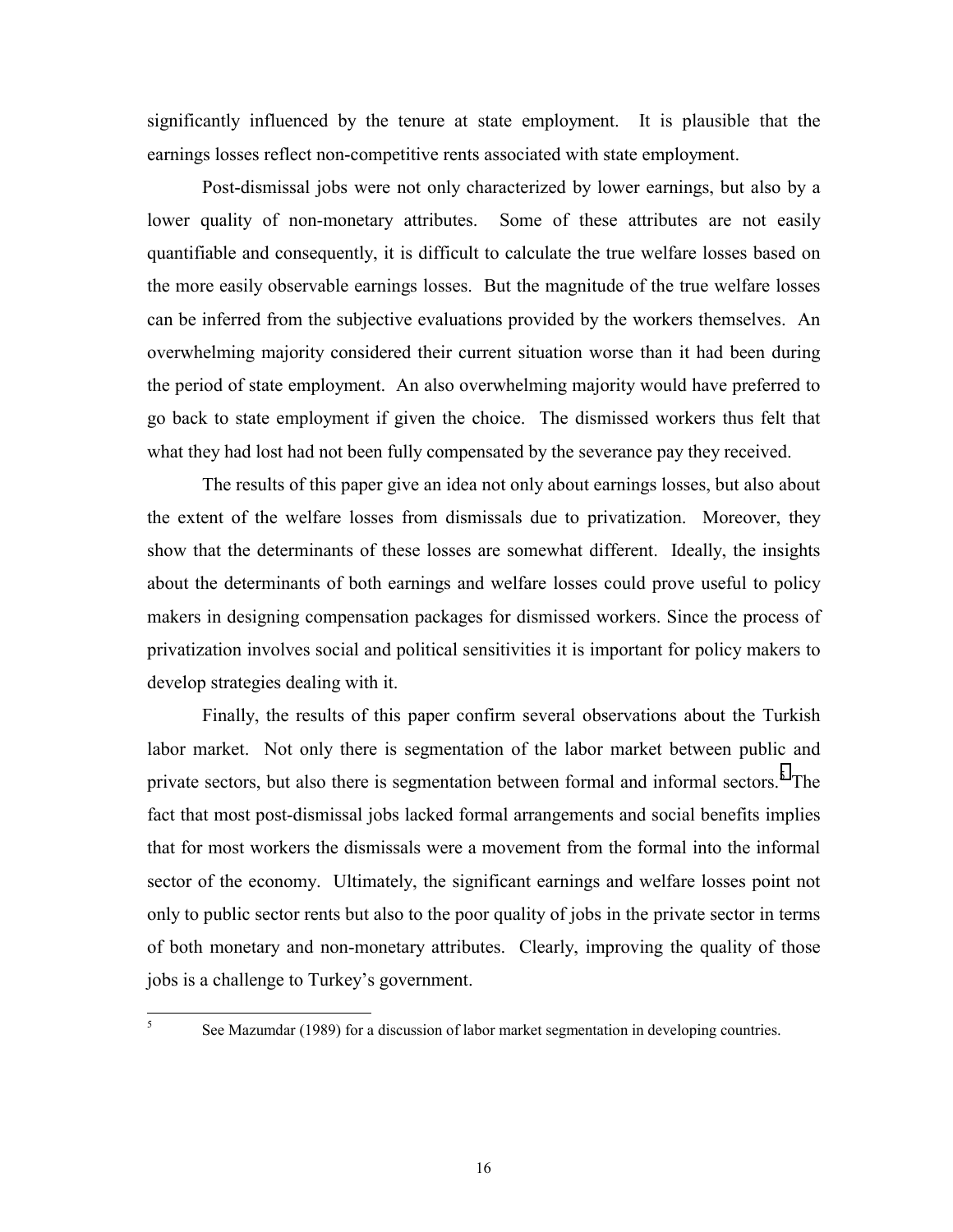## **References**

- Alderman, H., S. Canagarajah and S. Younger (1996) A Comparison of Ghanaian Civil Servants' Earnings Before and After Retrenchment, Journal of African Economies,
- Heckman, J. (1979) Sample Selection Bias as a Specification Error, Econometrica, 47(1):153- 161.
- Kikeri, S. (1998) Privatization and Labor: What Happens to Workers When Governments Divest? World Bank Technical Paper No. 396, Washington, D.C.: The World Bank.
- Kletzer, L.G. (1989) Returns to Seniority After Permanent Job Loss, American Economic Review, 79(13): 536-543.
- Krueger, A.B. and L.H. Summers (1988) Efficiency Wages and Inter-Industry Wage Structure, Econometrica, 56: 259-293.
- Mazumdar, D. (1989) Microeconomic Issues of Labor Markets in Developing Countries: Analysis and Policy Implications, Washington, D.C.: Economic Development Institute of the World Bank, Seminar Paper, 40.
- Mills, B.F. and D.E. Sahn (1995) Reducing the Size of the Public Sector Workforce: Institutional Constraints and Human Consequences in Guinea, The Journal of Development Studies, 31(4): 505-528.
- Organization for Economic Cooperation and Development (OECD) (1996) Economic Surveys: Turkey, Paris: OECD.
- Rosenthal, L. (1990) Time to Re-establishment of Equilibrium for a Group of Redundant Workers, Applied Economics, 22: 83-95.
- State Institute of Statistics (SIS) (1996) Household Labor Force Survey Results, October 1994, Ankara: State Institute of Statistics, Publication, No. 1876.
- Tansel, A. (1999) Workers Displaced Due to Privatization in Turkey: Before versus After Displacement, METU Studies in Development, 25(4) : 625-647..
- Tansel, A. and N.D. Güngör (1998) The Educational Attainment of Turkey's Labor Force: A Comparison Across Provinces and Over Time. METU Studies in Development, 24(4): 531- 547.
- van Ours, J.C. and G. Ridder (1995) Job Matching and Job Competition: Are Lower Educated Workers at the back of Job Queues? European Economic Review 39: 1717-1731.